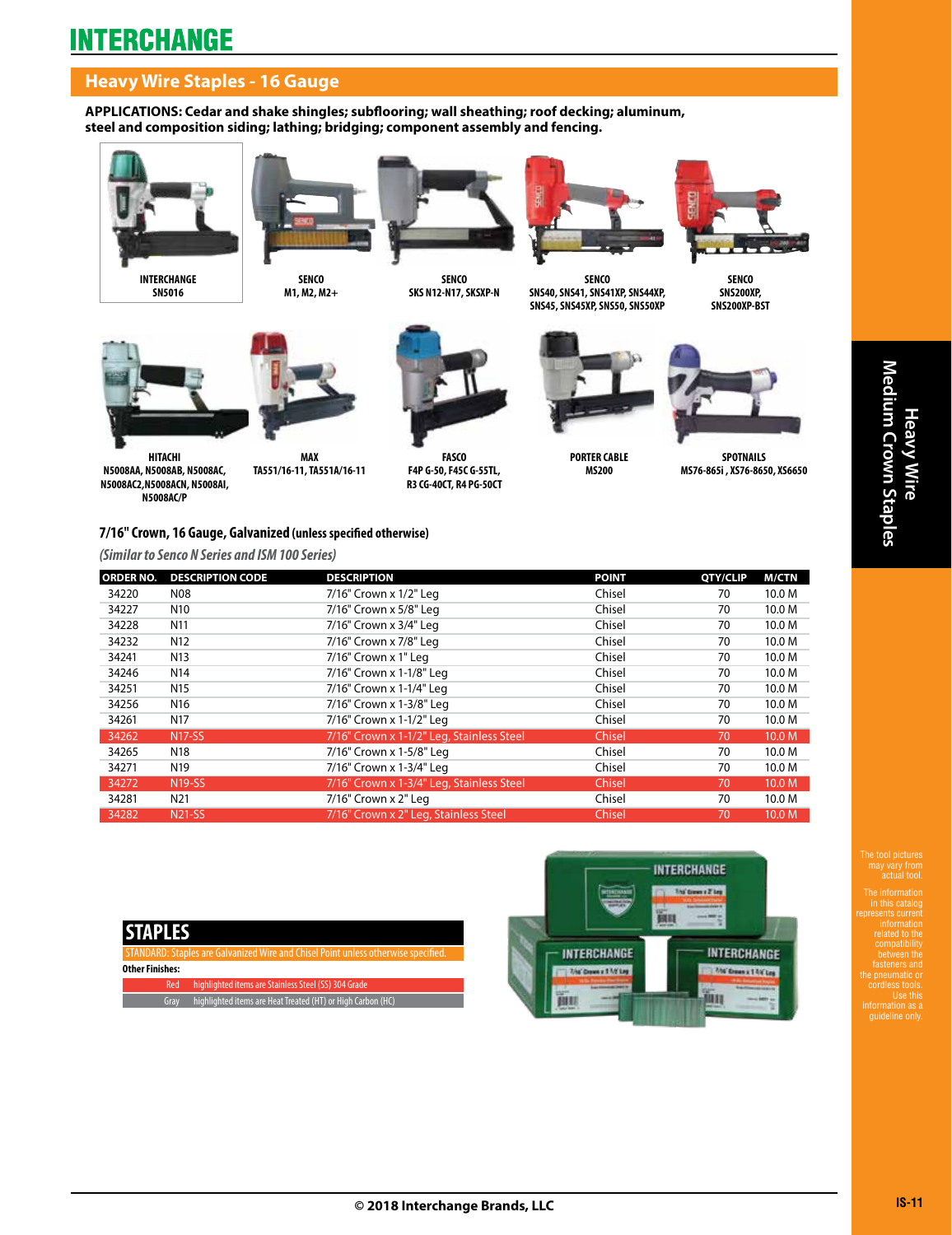## **Heavy Wire Staples - 16 Gauge**

**APPLICATIONS: Cedar and shake shingles; subflooring; wall sheathing; roof decking; aluminum, steel and composition siding; lathing; bridging; component assembly and fencing.**



**BOSTITCH** 





**DUO-FAST DS-7656P, DS-7664P** 





**DUO-FAST KS-7648, MS-7664E** 



**MS200**

**DUO-FAST SM-7648, SM-7664**



**SPOTNAILS 7600, MS6650, MS6650i, MS76-8650i, XS6650**

#### **7/16" Crown, 16 Gauge, Galvanized** *(Similar to Duo-Fast 7600 Series)*

|       | ORDER NO. DESCRIPTION CODE | <b>DESCRIPTION</b>       | <b>POINT</b> | <b>OTY/CLIP</b> | M/CTN             |
|-------|----------------------------|--------------------------|--------------|-----------------|-------------------|
| 34341 | 7632                       | 7/16" Crown x 1" Leg     | Chisel       | 70              | 10.0 M            |
| 34351 | 7640                       | 7/16" Crown x 1-1/4" Leg | Chisel       | 70              | 10.0 <sub>M</sub> |
| 34361 | 7648                       | 7/16" Crown x 1-1/2" Leg | Chisel       | 70              | 10.0 <sub>M</sub> |
| 34371 | 7656                       | 7/16" Crown x 1-3/4" Leg | Chisel       | 70              | 10.0 M            |
| 34381 | 7664                       | 7/16" Crown x 2" Leg     | Chisel       | 70              | 10.0 M            |
|       |                            |                          |              |                 |                   |





**438S4, 538S4, 650S4, 650S4-1, 750S4, 850S4**

**SPOTNAILS HL7616A , HL7616A(P), HS6616, XS76-8650,**

## **1/2" Crown, 16 Gauge, Galvanized** *(Similar to Bostitch BCS Series)*

| <b>ORDER NO.</b> | <b>DESCRIPTION CODE</b> | <b>DESCRIPTION</b>        | <b>POINT</b> | <b>OTY/CLIP</b> | M/CTN  |
|------------------|-------------------------|---------------------------|--------------|-----------------|--------|
| 34441            | <b>BCS1105</b>          | $1/2$ " Crown x $1$ " Leg | Chisel       | 70              | 10.0 M |
| 34451            | <b>BCS1107</b>          | 1/2" Crown x 1-1/4" Leg   | Chisel       | 70              | 10.0 M |
| 34461            | <b>BCS1109</b>          | 1/2" Crown x 1-1/2" Leg   | Chisel       | 70              | 10.0 M |
| 34471            | <b>BCS1111</b>          | 1/2" Crown x 1-3/4" Leg   | Chisel       | 70              | 10.0 M |
| 34481            | BCS1112                 | $1/2$ " Crown x $2$ " Leg | Chisel       | 70              | 10.0 M |

These INTERCHANGE designed to fit the brands of tools shown. Not all tools accept the full range of fastener sizes listed. Refer to the tool model's the fastener size

Additional sizes may be available.

may be available<br>by special order

contact your<br>INTERCHANGE Brands representative.



**IM200-S16, MA-S16L, PA-200** 



**3150-S16, 3200-S16P, S200-S16**





**FASCO F45C GC/16-SS, F45C GS16-55-SS(CT), R3C HD-40 VIL-SID**

## **1/2" Crown, 16 Gauge, Galvanized** *(Similar to Paslode GS Series)*

|       | ORDER NO. DESCRIPTION CODE | <b>DESCRIPTION</b>      | <b>POINT</b> | <b>OTY/CLIP</b> | M/CTN  |
|-------|----------------------------|-------------------------|--------------|-----------------|--------|
| 34141 | GS16-1                     | $1/2$ " Crown x 1" Leg  | Chisel       | 70              | 10.0 M |
| 34151 | GS16-114                   | 1/2" Crown x 1-1/4" Leg | Chisel       | 70              | 10.0 M |
| 34161 | GS16-112                   | 1/2" Crown x 1-1/2" Leg | Chisel       | 70              | 10.0 M |
| 34171 | GS16-134                   | 1/2" Crown x 1-3/4" Leg | Chisel       | 70              | 10.0 M |
| 34181 | GS16-2                     | $1/2$ " Crown x 2" Leg  | Chisel       | 70              | 10.0 M |
|       |                            |                         |              |                 |        |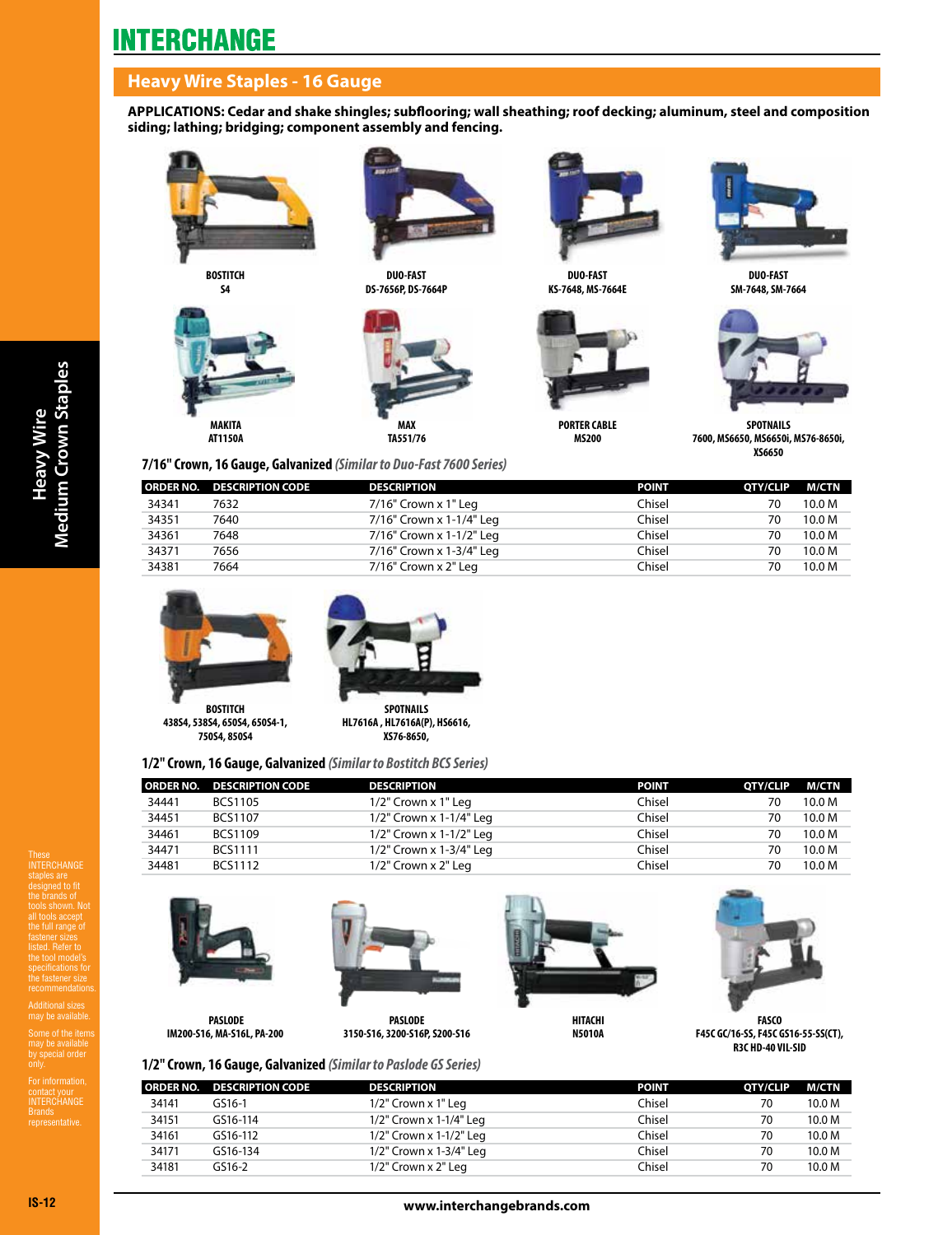## **Heavy Wire Staples - 15 Gauge**

**APPLICATIONS: Cedar and shake shingles; subflooring; wall sheathing; roof decking; aluminum, steel and composition siding; lathing; bridging; component assembly and fencing.**



**7/16" Crown, 15 Gauge, Galvanized (unless specified otherwise)** *(Similar to Senco Q Series)*

|       | <b>ORDER NO. DESCRIPTION CODE</b> | <b>DESCRIPTION</b>       | <b>POINT</b> | <b>OTY/CLIP</b> | M/CTN |
|-------|-----------------------------------|--------------------------|--------------|-----------------|-------|
| 38255 | O15                               | 7/16" Crown x 1-1/4" Leg | Chisel       | 57              | 5.0 M |
| 38260 | 017                               | 7/16" Crown x 1-1/2" Leg | Chisel       | 57              | 5.0 M |
| 38270 | O19                               | 7/16" Crown x 1-3/4" Leg | Chisel       | 57              | 5.0 M |
| 38280 | Q21                               | 7/16" Crown x 2" Leg     | Chisel       | 57              | 5.0 M |
| 38285 | O <sub>2</sub> 3                  | 7/16" Crown x 2-1/4" Leg | Chisel       | 57              | 5.0 M |
| 38290 | O25                               | 7/16" Crown x 2-1/2" Leg | Chisel       | 57              | 5.0 M |

## **Heavy Wire Staples - 10-1/2 Gauge for Fence Stapling Applications**

### **APPLICATIONS: Fencing.**



### **1/2" Crown, 10-1/2 Gauge Fence Staples**

|       | ORDER NO. DESCRIPTION CODE | <b>DESCRIPTION</b>                                   | <b>M/BOX</b> |
|-------|----------------------------|------------------------------------------------------|--------------|
| 36410 | FNC40-315                  | 1/2" Crown x 1-9/16" Leg, Barbed, Hot Dip Galvanized | 5M           |

## **Air Hose**

## *A complete line of high quality air hose:*

#### **Professional Grade Reinforced Polyurethane Air Hose**

- Polyurethane Air Hose with 1/4" M-NPT Male Fittings Available Packaged in Titanium, Orange or Green
- **Commercial Quality Thermoplastic PVC Air Hose**
	- Thermoplastic Air Hose with various fitting options Available: Packaged or Bulk Reels

#### **Self Storing Air Hose**

- Nylon or Polyurethane with 1/4" or 3/8" M-NPT Male Swivel Fittings
- **Premium Quality Heavy Duty Rubber Air Hose**
	- Black Rubber Hose with 1/4" M-NPT Male Reusable Fittings Available: Packaged or Bulk Reels
	- Gray Rubber Push On Hose with various fitting options Available: Packaged or Bulk Reels
	- Red Rubber Air Hose with 1/4" or 3/8" M-NPT Male Fittings Available: Packaged or Bulk Reels

*For more information on the Interchange Air Hose go to: www.interchangebrands.com*



**© 2018 Interchange Brands, LLC**

The tool pictures

The information in this catalog represents current related to the between the fasteners and the pneumatic or cordless tools. Use this guideline only.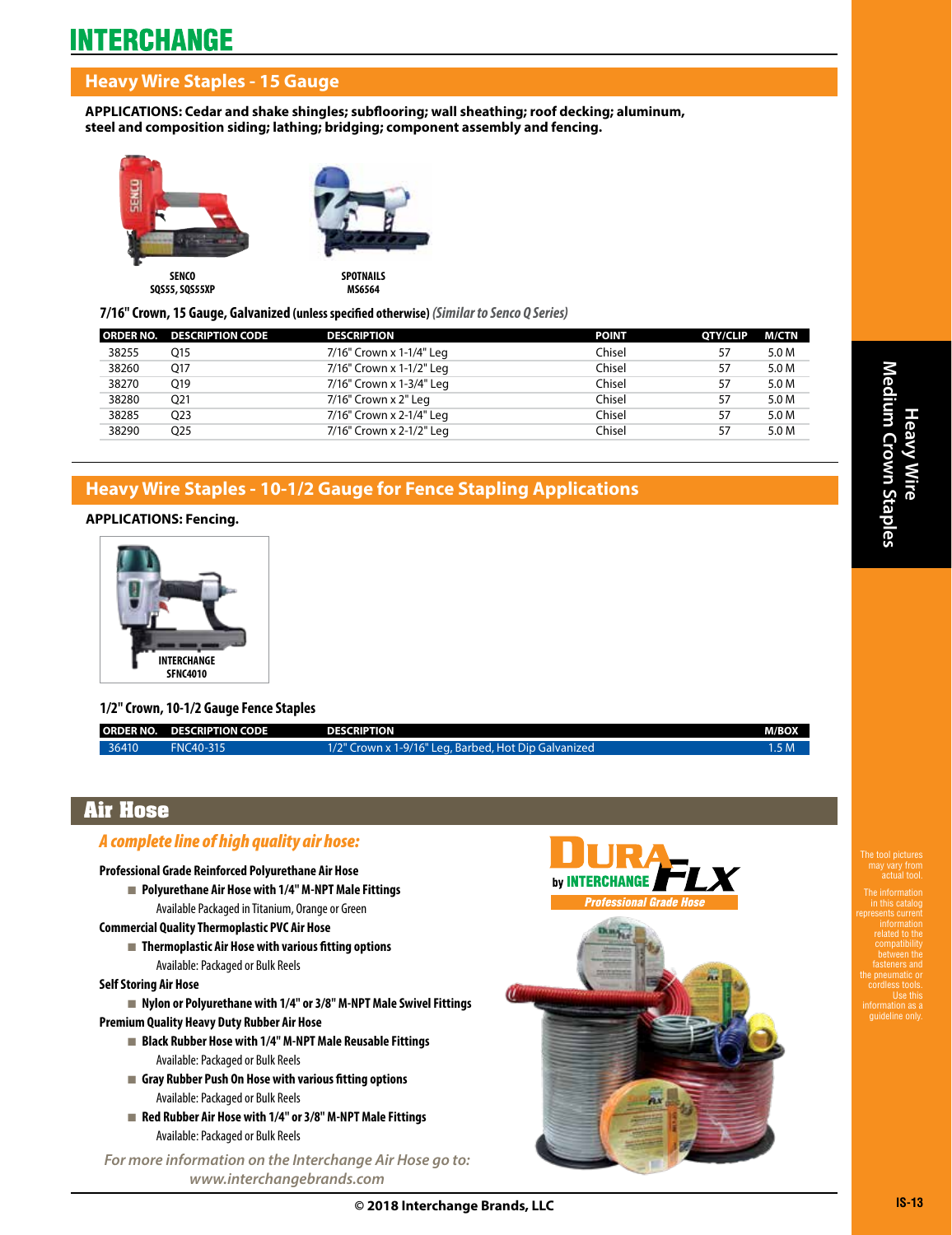## **Heavy Wire Staples - 16 Gauge**

**APPLICATIONS: Asphalt shingles, roofing felt, foam sheathing, stucco, butt joining wood, lathing and insulation.**



**INTERCHANGE SGSW5016**



**N5021A**



**PASLODE 3150-W16, 3150-W16R, 3200-W16**

**FASCO F3C PSW-38R, R3C PSW-38CT, R3C PSW-38CT Roof**



**PASLODE MU-112-W16R , S150-W16R, S200-W16**





**SPOTNAILS XS2640, XS2650**

### **15/16" Crown, 16 Gauge, Galvanized** *(Similar to Paslode GSW Series)*

|       | <b>ORDER NO. DESCRIPTION CODE</b> | <b>DESCRIPTION</b>        | <b>POINT</b> | QTY/CLIP | M/CTN  |
|-------|-----------------------------------|---------------------------|--------------|----------|--------|
| 36100 | GSW16-58                          | 15/16" Crown x 5/8" Leg   | Chisel       | 70       | 10.0 M |
| 36116 | GSW16-34                          | 15/16" Crown x 3/4" Leg   | Chisel       | 70       | 10.0 M |
| 36121 | GSW16-78                          | 15/16" Crown x 7/8" Leg   | Chisel       | 70       | 10.0 M |
| 36125 | GSW16-1                           | 15/16" Crown x 1" Leg     | Chisel       | 70       | 10.0 M |
| 36133 | GSW16-114                         | 15/16" Crown x 1-1/4" Leg | Chisel       | 70       | 10.0 M |
| 36137 | GSW16-112                         | 15/16" Crown x 1-1/2" Leg | Chisel       | 70       | 10.0 M |
| 36144 | GSW16-134                         | 15/16" Crown x 1-3/4" Leg | Chisel       | 70       | 5.0 M  |
| 36150 | GSW16-2                           | 15/16" Crown x 2" Leg     | Chisel       | 70       | 5.0 M. |







**BOSTITCH 438S2, 438S2R, 438S2R-1, 450S2, 450S2R**



**FASCO F3C ATW-38, F3C ATW-38 TL Roof, R3 ATW-38 Roof**

**1" Crown, 16 Gauge, Galvanized** *(Similar to Bostitch BCS Series)*



**OMER WS.38**



**SPOTNAILS HL1612A, HL1612AW, HL1616A, HL1620, XS1640, XS1640RFH, XS1650**

|       | <b>ORDER NO. DESCRIPTION CODE</b> | <b>DESCRIPTION</b>    | <b>POINT</b> | QTY/CLIP | <b>M/CTN</b>      |
|-------|-----------------------------------|-----------------------|--------------|----------|-------------------|
| 36019 | <b>BCS1097</b>                    | 1" Crown x 3/4" Leg   | Chisel       | 70       | 10.0 M            |
| 36021 | <b>BCS1098</b>                    | 1" Crown x 7/8" Leg   | Chisel       | 70       | 10.0 M            |
| 36025 | <b>BCS1099</b>                    | 1" Crown x 1" Leg     | Chisel       | 70       | 10.0 <sub>M</sub> |
| 36033 | <b>BCS1101</b>                    | 1" Crown x 1-1/4" Leg | Chisel       | 70       | 10.0 M            |
| 36039 | <b>BCS1102</b>                    | 1" Crown x 1-1/2" Leg | Chisel       | 70       | 10.0 <sub>M</sub> |
| 36044 | <b>BCS1116</b>                    | 1" Crown x 1-3/4" Leg | Chisel       | 70       | 5.0 M             |
| 36050 | <b>BCS1117</b>                    | 1" Crown x 2" Leg     | Chisel       | 70       | 5.0 M             |
|       |                                   |                       |              |          |                   |

These INTERCHANGE designed to fit the brands of tools shown. Not all tools accept the full range of fastener sizes listed. Refer to the tool model's the fastener size

Additional sizes may be available.

may be available<br>by special order

contact your<br>INTERCHANGE Brands representative.